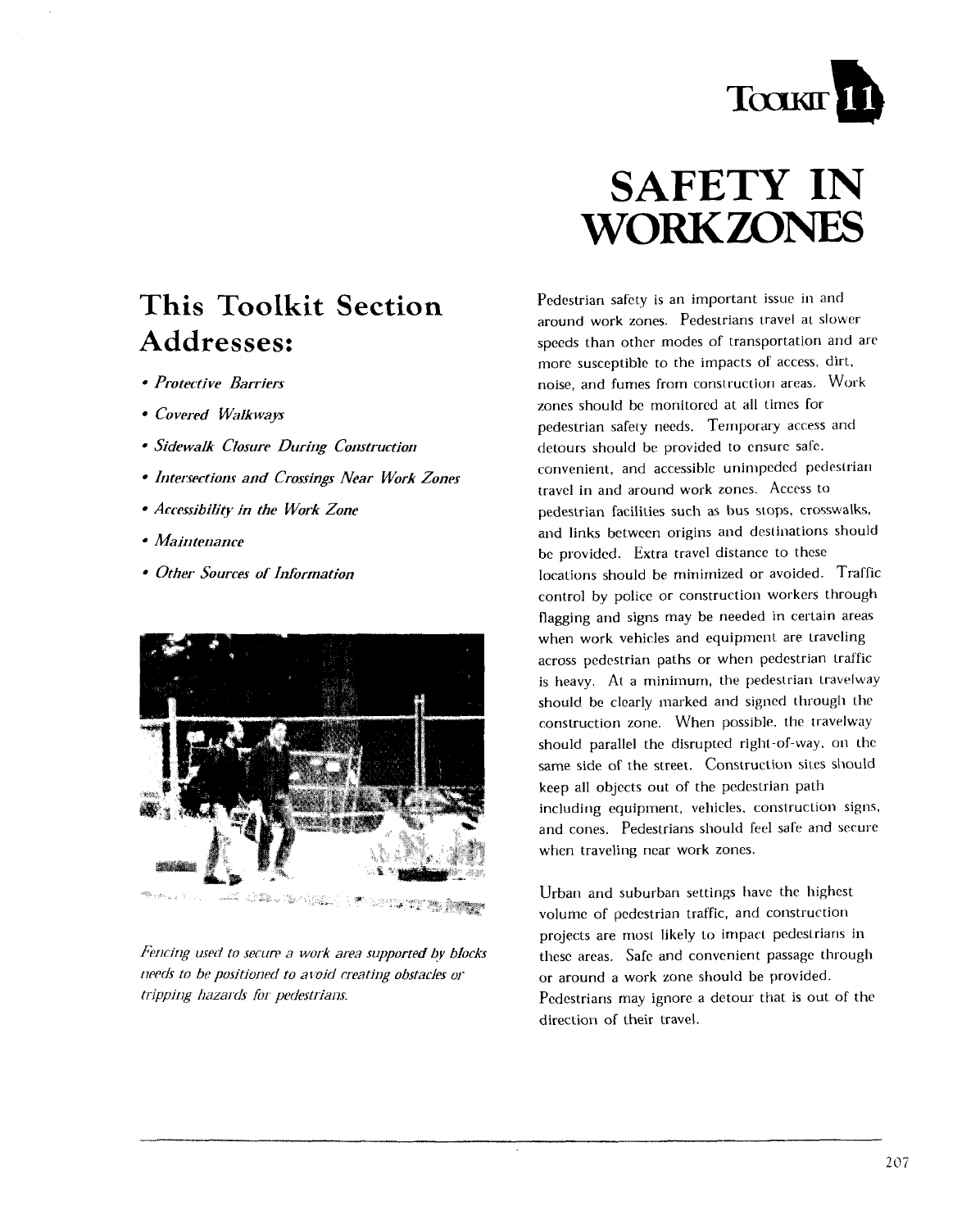Local jurisdictions responsible for traffic safety in work areas should train construction inspection staff to recognize improper and unsafe pedestrian facilities during construction.

## **Protective Barriers**

Near work zones where higher volumes of pedestrian traffic or school children exist.

#### **Considerations for Pedestrian Safety in Work Zones**

- Separate pedestrians from conflicts with construction vehicles, equipment, and operations.
- Separate pedestrians from conflicts with traffic traveling around or through the construction area.
- Provide a safe, convenient, and accessible route that maintains the direction and character of the original route.
- $\cdot$  In urban areas, avoid work vehicle traffic during high pedestrian travel times which include mornings between 8:OOam-9:OOam. lunch times between 11:30am-1:30pm, and in the evenings between 4:30pm-5:30pm.
- Provide police patrol or quards for pedestrian safety when needed, especially during times of high construction and/or high pedestrian traffic.
- Communicate construction activity and pedestrian impacts through local media and pedestrian interest groups. Contact community and school officials in the area.
- Avoid using delineating materials that are difficult to recognize by people with impaired sight.
- Walkways through construction zones should be a minimum width of 5 feet.

Source: Based on ITE' Design and Safety of Pedestrian Facilities: and MUTCD 2000

Table 60

pedestrian fences or other protective barriers may he needed to prcvcnt pedestrian access inlo a construction area. Barriers should be macie **of**  sturdy, non-bendable material such as wood. Pedestrian fences should be at least 8 feet high to discourage pedestrians from climbing over the fence. Any devices that arc placed in the "clear zone" should be designed to be crashworthv. Table 60 lists other considerations for encouraging safety in work zones.

## **Covered Walkways**

For construction of structures adjacent to sidewalks, a covered walkway may be required to protect pedcstrians from falling debris. Covered walkways should be designed to provide:

- sturdiness
- adequate light and visibility for nighttime use and safety
- proper sight distance at intersections and crosswalks
- adequate and impact-resistant longitudinal separation from vehicles on higher speed streets; for work zones adjacent to high speed traffic, wooden railings, chain link fencing, and other similar systems are not acceptable

# **Sidewalk Closure During Construction**

It is undesirable to close sidewalks or pathways during construction. This should be the last option. If sidewalks have to be closed, construction sites should provide alternative pedestrian routes, safe crossings to the other side of the street, and easy-to-read and distinguisliable signs and placement markings. Temporary walkways rnust also be safe and clear of obstructions such as debris, potholes, grade changes, and mud.

If a temporary route is created in the roadway adjacent to the closcd sidewalk, the parking lane or one travel lane in a multi-lane street may be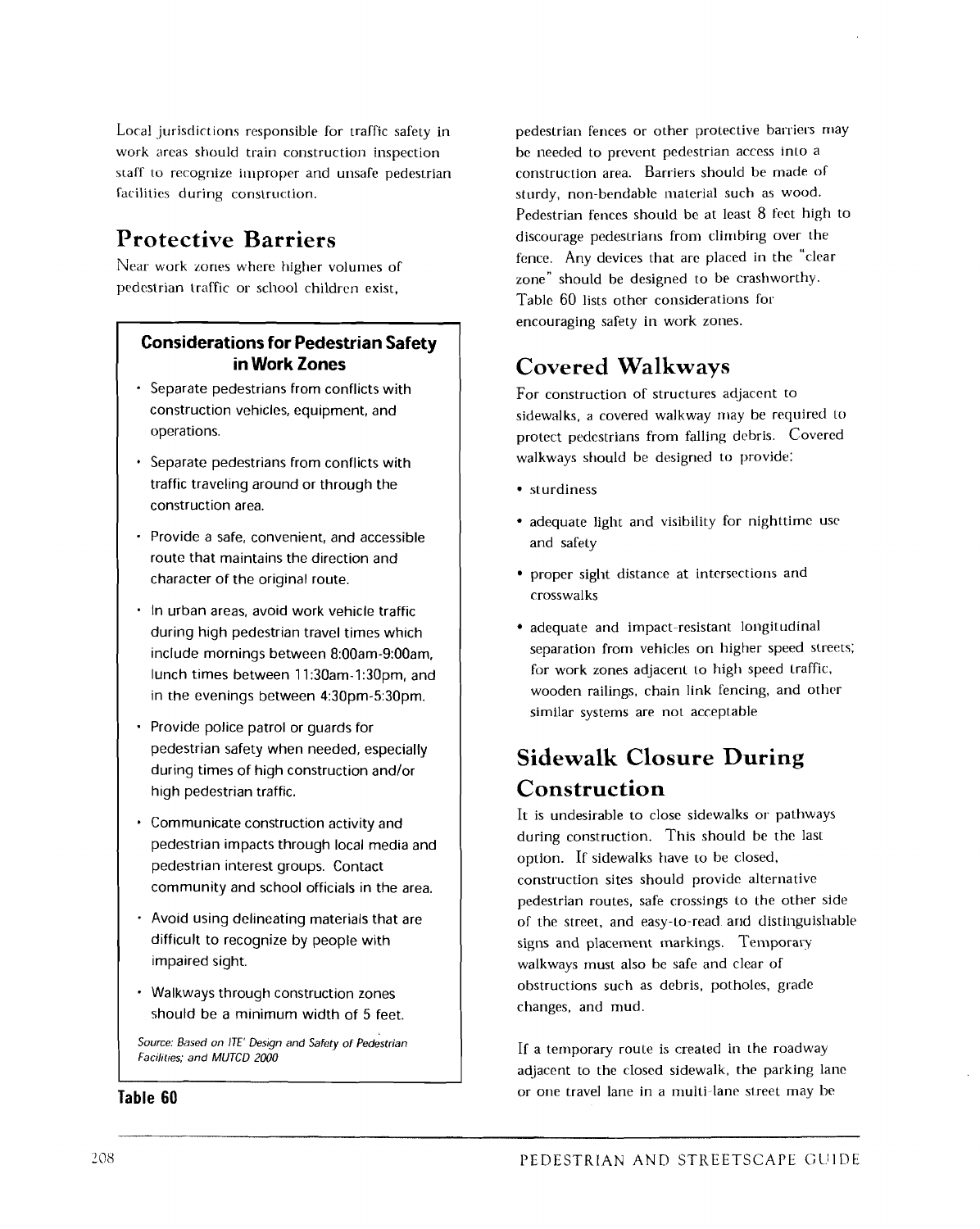

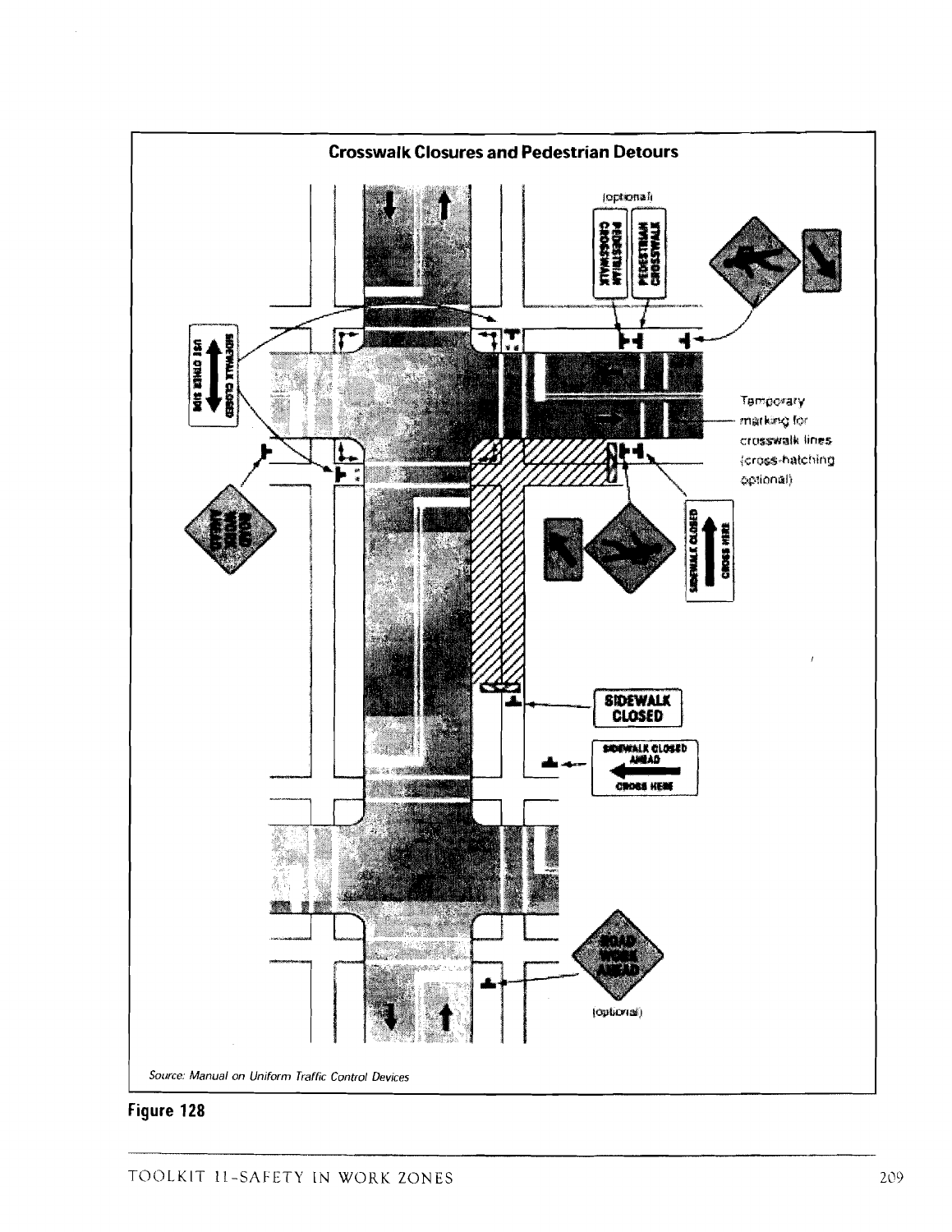used for pedestrian travel, with appropriate barricades, cones, and signing, as illustrated in Figures 128 and 129. When using a barricade, good practice would provide a continuous route. detectable by a cane. When a parking lane or travel lane is not available for closure, pedestrians must be detoured with advance signing in accordance with the Manual on Uniform Traffic Control Devices. For mid-block construction. signs should be placed at the nearest intersection

to forewarn pedestrians of a sidewalk closure. Signs should also be placed to avoid blocking the path of pedestrians.

### **Intersections and Crossings Near Work Zones**

- At intersections, avoid closing crosswalks.
- At signalized intersections, mark temporary crosswalks if they are relocated from their



Figure 129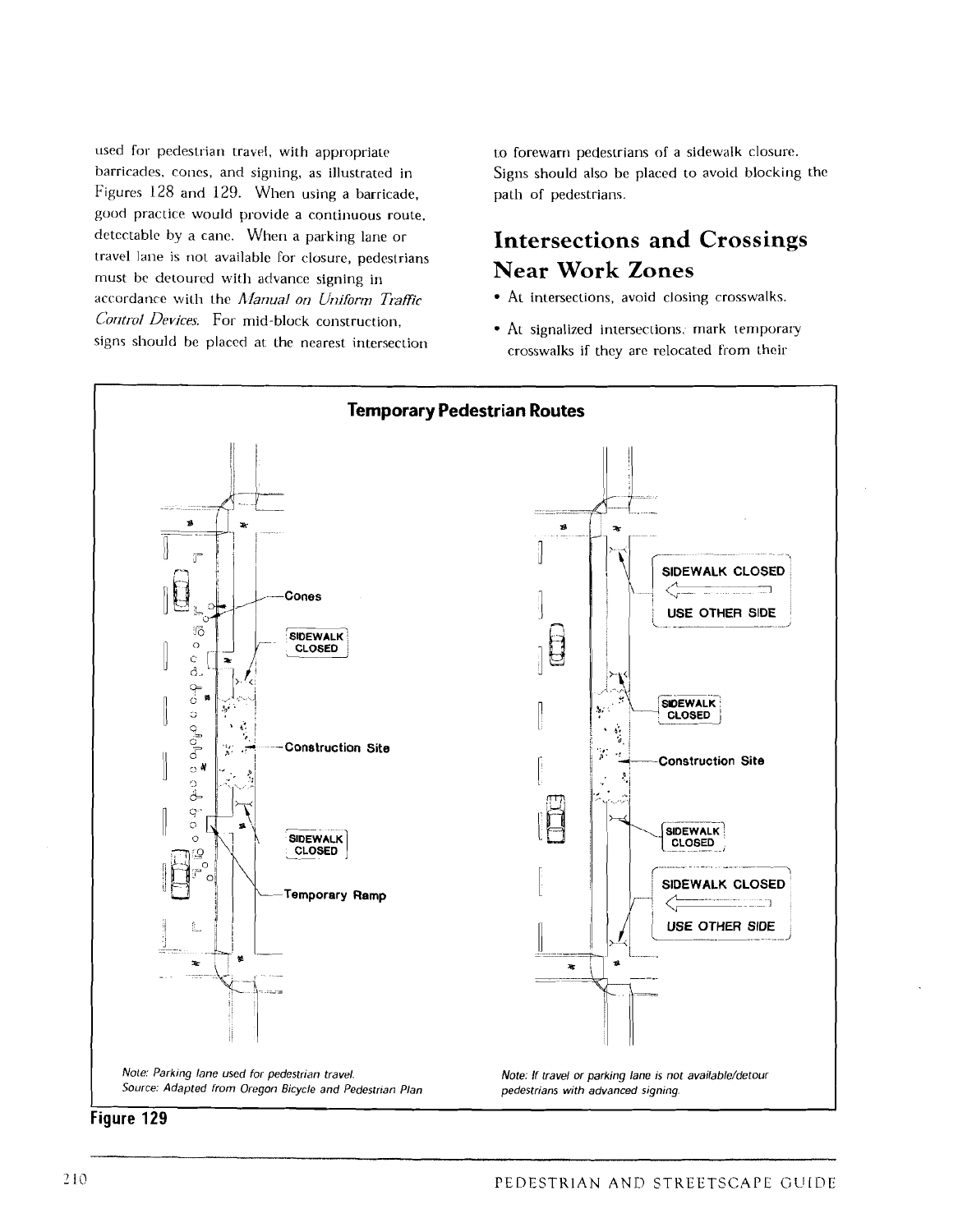previous location. Maintain access to pedestrian the top rail shall be situated to allow pedestrians

- Include pedestrian phases in temporary signals.
- Place advanced signing at intersections to alert pedestrians of mid-block work sites and direct them to alternate routes.

## **Accessibility in the Work Zone**

The removal of a pedestrian travel way in the right of-way rnay severely limit or preclude a person with a disability from navigating. Thc temporary travel way should be convienent and accessible **Tor** all users and should minimize or. avoid extra travel distance. The temporary travel way should have no vertical protrusions up to 80 inches. The travelway should be well protected with a barricade. Barricades should be continuous, stable, and non-flexible. It should bc constructed with a toe rail no higher than  $1-1/2$ inchcs above thc adjacent surface and a continuous railing mounted on top. The barricade height should not exceed 42 inches and

push buttons. to usc the rail as a guide for their hands. The top railing of the barricade should have diagonal stripes with 70 percent contrast. This will assure the barricade is highly visible to pcdcstrians.

> Warnings should be provided at both the near side and the far side of the intersection preceding the disrupted right-of-way. Warning signagc should accessible to pedestrians who are visually impaired. Broadcast signage and flahsing beacons with an audible tone are examples of signage that could be used.

#### **Maintenance**

Pedestrian facilities in and adjacent to work zones should be maintained to provide safety and functionality. Proper maintenance will maximize the effectiveness and life of work zone pedestrian facilities. Poor maintenance can result in increased work zonc accidents. Table 61 summarizes recommended maintenance activity for pedestrian facilities in and adjacent to work zones.

| <b>Work Zone Maintenance</b>                                                                                                      |                                                                                                                                                                                                                                      |
|-----------------------------------------------------------------------------------------------------------------------------------|--------------------------------------------------------------------------------------------------------------------------------------------------------------------------------------------------------------------------------------|
| Issue<br>Temporary pathways constructed of inexpensive,<br>short-life materials                                                   | <b>Recommended Maintenance</b><br>Pathway surfaces should be inspected regularly. Surface materials<br>should be treated with nonslip materials. Surface materials with<br>holes, cracks, or vertical separation should be replaced. |
| Detour pedestrian paths increase volumes on<br>detour roadway                                                                     | Detour pathway should be inspected regularly for adequacy of<br>signal timing, signing, and pedestrian traffic hazards.                                                                                                              |
| Construction material debris on pathway                                                                                           | Require contractor to maintain clear pathways.                                                                                                                                                                                       |
| Changing pedestrian route during construction                                                                                     | Inspect pedestrian signing regularly to ensure a clearly<br>understood pathway.                                                                                                                                                      |
| <b>Damaged traffic barriers</b>                                                                                                   | Replace and reevaluate adequacy for pedestrian safety.                                                                                                                                                                               |
| Source: Adapted from Bicycle and Pedestrian Facilities Planning and Design Guidelines, North Central Texas Council of Governments |                                                                                                                                                                                                                                      |